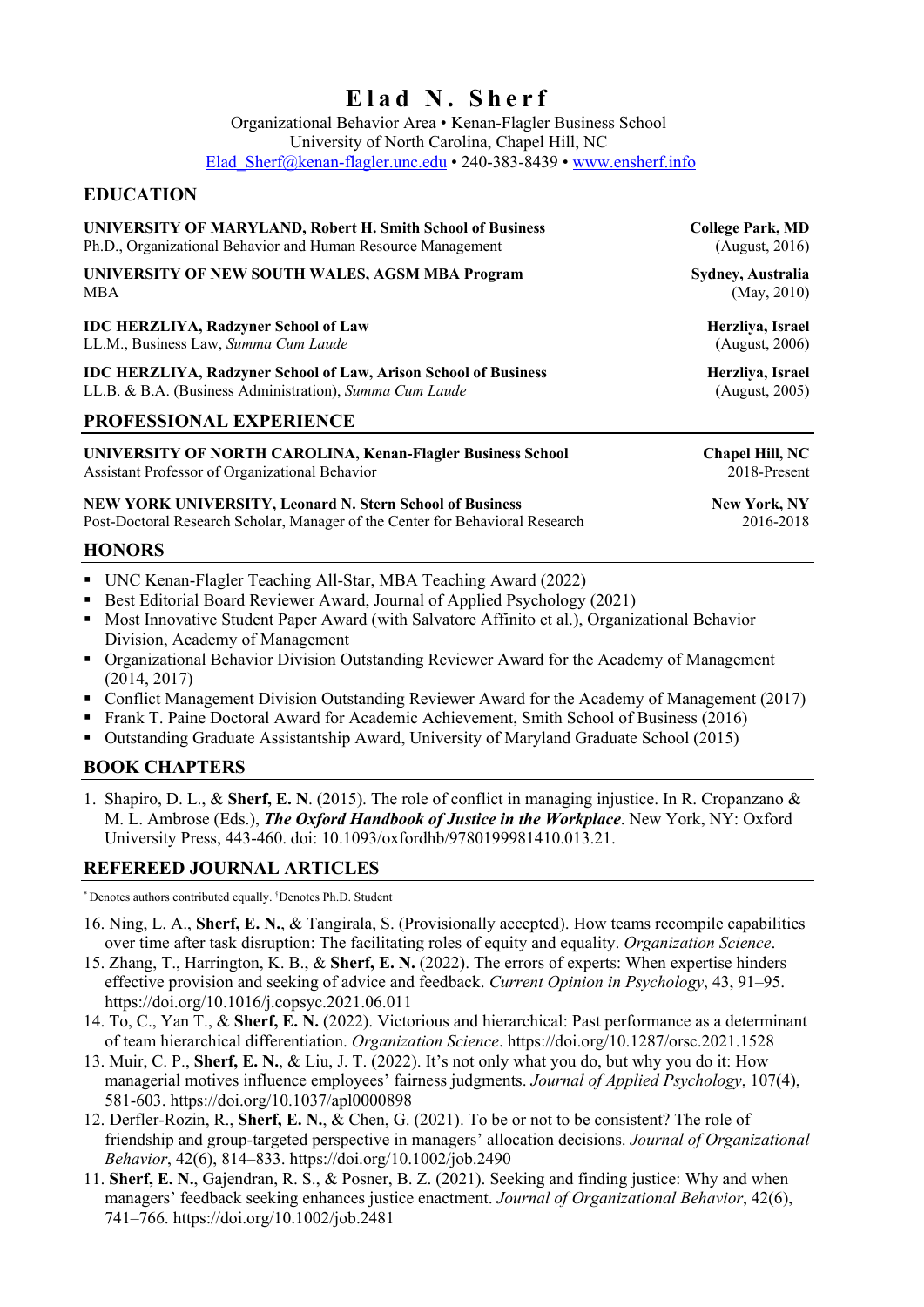- 10. Isaakyan S., **Sherf E. N**., Tangirala, S., & Guenter, H. (2021). Keeping it between us: Managerial endorsement of public versus private voice. *Journal of Applied Psychology,* 106(7), 1049-1066, doi: https://doi.org/10.1037/apl0000816
- 9. Sherf, E. N.<sup>\*</sup>, Parke, M. R.<sup>\*</sup>, & Isaakyan S. (2021). Distinguishing voice and silence at work: Unique relationships with perceived impact, psychological safety, and burnout. *Academy of Management Journal*, 64(1), 114-148. doi: https://doi.org/10.5465/amj.2018.1428
- 8. **Sherf, E. N.**, Morrison, E. W. (2020). I do not need feedback! Or do I? Self-efficacy, perspective taking, and feedback seeking. *Journal of Applied Psychology*, 105(2), 146-165. https://doi.org/10.1037/apl0000432
- 7. **Sherf, E. N.**, Tangirala, S., & Venkataramani, V. (2019). Why managers do not seek voice from employees: The importance of managers' personal control and long-term orientation. *Organization Science*, 30(3), 447–466. https://doi.org/10.1287/orsc.2018.1273
- 6. **Sherf, E. N.**, Venkataramani, V., & Gajendran, R. S. (2019). Too busy to be fair? The effect of workload and rewards on managers' justice rule adherence. *Academy of Management Journal*, 62(2) 469-502. https://doi.org/10.5465/amj.2016.1061
- 5. **Sherf, E. N.**, Sinha, R., Tangirala, S., Awasty, N. (2018). Centralization of member voice in teams: Its effects on expertise utilization and team performance. *Journal of Applied Psychology,* 103(8), 813-827. https://doi.org/10.1037/apl0000305
- 4. **Sherf, E. N.**, Tangirala, S., & Weber, K. C. (2017). It is not my place! Psychological standing and men's voice and participation in gender-parity initiatives. *Organization Science,* 28(2), 193-210. https://doi.org/10.1287/orsc.2017.1118
- 3. **Sherf, E. N.**, & Venkataramani, V. (2015). Friend or foe? The impact of relational ties with comparison others on outcome fairness and satisfaction judgments. *Organizational Behavior and Human Decision Processes*, 128(1), 1–14. https://doi.org/10.1016/j.obhdp.2015.02.002
- 2. Parke, M. R., Seo, M., & **Sherf, E. N.** (2015). Regulating and facilitating: The role of emotional intelligence in maintaining and using positive affect for creativity. *Journal of Applied Psychology*, 100(3), 917-934. https://doi.org/10.1037/a0038452
- 1. **Sherf, E. N.** (2005). Spam in Israel Review of existing and desired law. *Law & Business* 3, 425-479.

### **JOURNAL ARTICLES UNDER PEER REVIEW**

- Hussain, I., Tangirala, S., & **Sherf, E. N.** (3rd round review). Title removed for blind review. *Academy of Management Journal*.
- **Sherf, E. N.,** Croitoru N.<sup>†</sup>, & McElroy, T.<sup>†</sup> (1<sup>st</sup> round revise and resubmit). Title removed for blind review. *Personnel Psychology*.
- To, C., & **Sherf, E. N.**, & Kouchaki M. (1<sup>st</sup> round revise and resubmit). Title removed for blind review. *Academy of Management Journal*.
- **Sherf, E. N.**\*, Anseel F.\*, Parke, M. R.\* (Under review). Title removed for blind review. *Organization Science.*
- Affinito, S. J., Christian, M. S., Zheng, X., **Sherf, E. N.**, Kenney J. E., Yang, J., Hofmann, D. A., Yu, Y., & Gray, K. J. Title removed for blind review (Under review). *Organizational Behavior and Human Decision Processes.*

### **RESEARCH PROJECTS IN PREPARATION FOR JOURNAL SUBMISSION**

- Tedder-King, A.<sup>1</sup>, Sherf, E. N. (Finalizing for submission). The fairness of accounting for structural sexism in resource allocations: The role of lay theories of success. Target: *Academy of Management Journal*.
- **Sherf, E. N., Morrison E. W. (Finalizing for submission). A behavioral activation and inhibition** system account of within-person variations in feedback seeking behavior. Target: *Personnel Psychology*.
- Hussain, I., **Sherf E. N.**, & Tedder-King, A.<sup>†</sup> (Collecting additional data). What does it mean for male allies to show support? Examining reactions to men's voice on gender equity issues. Target: *Journal of Applied Psychology*.
- Tedder-King, A.<sup>1</sup>, Sherf, E. N. (In preparation). Recognizing sexism at work: An integrative review. Target: *Journal of Applied Psychology*.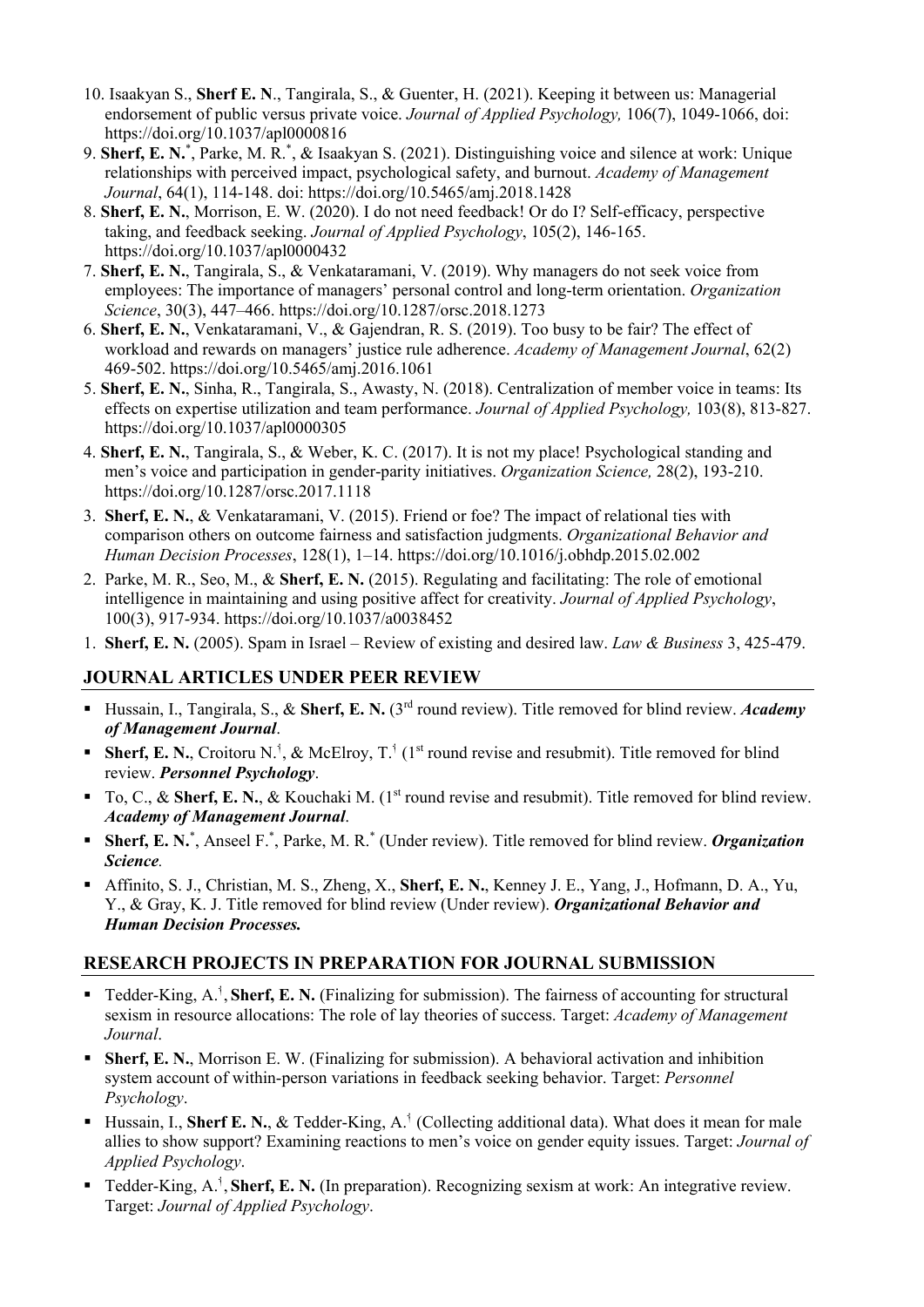# **PEER REVIEWED CONFERENCE PRESENTATIONS**

- Sherf, E. N., Croitoru N.<sup>i</sup>, & McElroy, T.<sup>i</sup> (2021). Conceptualizing seeking behaviors at work as goalstriving activities: *Paper presented at the 2021 Annual Meeting of the Academy of Management, Virtual*.
- **Sherf, E. N.**\***,** Parke, M. R.\*, & Isaakyan S. (2019) Distinguishing voice and silence at work: Unique relationships with psychological safety, impact, burnout, and issue content. *Paper presented at the 2019 Annual Meeting of the Academy of Management, Boston, MA.*
- **Sherf, E. N.**\***,** Parke, M. R.\*, & Isaakyan S. (2019) Distinguishing voice and silence at work: Unique relationships with psychological safety, impact, and burnout. *Paper presented at the 2019 Organizational Science Winter Conference, Phoenix, AZ.*
- **Sherf, E. N.**, Morrison, E. W. (2018) I do not need feedback! Or do I? Self-efficacy, perspective taking, and downward feedback seeking. *Paper presented at the 2018 Israeli Organizational Behavior Conference, Tel-Aviv, Israel.*
- **Sherf, E. N.**, Morrison, E. W. (2017) I do not need feedback! Or do I? Self-efficacy, perspective taking, and downward feedback seeking. *Paper presented at the 2017 Annual Meeting of the Academy of Management, Atlanta, GA.*
- **Sherf, E. N.**, Sinha, R., Tangirala, S., Awasty, N. (2017) Centralization of member voice in teams: Its effects on expertise utilization and team performance. *Paper presented at the 2017 Annual Meeting of the Academy of Management, Atlanta, GA.*
- Isaakyan S., **Sherf E. N**., Tangirala, S., & Guenter, H. (2017) Keeping it between us: Public vs. private context, image threat, and managerial responses to employee voice. *Paper presented at the 2017 Annual Meeting of the Academy of Management, Atlanta, GA.*
- **Sherf, E. N. & Venkataramani, V. (2016) Too busy to be fair? The effect of managers' perceived** workload on their core technical performance and justice rule adherence. *Paper presented at the 2016 Annual Meeting of the Academy of Management, Anaheim, CA.*
- **Sherf, E. N.**, Tangirala, S., & Venkataramani, V. (2016) How managers' personal control and longterm orientation influence their willingness to seek voice from employees. *Paper presented at the 2016 Annual Meeting of the Academy of Management, Anaheim, CA.*
- **Sherf, E. N.**, Tangirala, S., & Connealy, K. (2016) It is not my place! Psychological standing and men's participation in gender-parity initiatives. *Paper presented at the 2016 Annual Meeting of the Academy of Management, Anaheim, CA.*
- **Sherf, E. N.**, Tangirala, S., & Connealy, K. (2016) It is not my place! Psychological standing and men's participation in gender-parity initiatives. *Paper presented at the 2016 Annual Meeting of the International Association for Conflict Management, New York, NY.*
- Derfler-Rozin, R., **Sherf, E. N.**, Chen, G. (2015) Discretion? No, thank you! Managers' reluctance to use discretion in allocation decisions. *Paper presented at the 2015 Annual Meeting of the Academy of Management, Vancouver, CA.*
- **Sherf E. N.** (2015). Too busy to be fair? The effect of managers' work demands on their adherence to fairness rules. *Paper presented at the 2015 Annual Meeting of the International Association for Conflict Management, Clearwater Beach, FL.*
- **Sherf E. N.** (2015). Too busy to be fair? The effect of managers' work demands on their adherence to fairness rules. *Paper presented at the 2015 Trans-Atlantic Doctoral Conference, London, UK.*
- **Sherf E. N.,** Wee, E. X. M. (2014). Shaping a better conflict: How teams can deliberately enable effective task conflict. *Paper presented at the 2014 Annual Meeting of the Academy of Management, Philadelphia, PA.*
- **Sherf E. N., Taylor, M. S., (2014). Show me what I could gain or lose: Feedback framing effects on** motivation and performance. *Paper presented at the 2014 Annual Meeting of the Academy of Management, Philadelphia, PA.*
- **Sherf E. N.,** Wee, E. X. M. (2014). The how, who, and what of task conflict: Unbundling the task conflict-team performance relationship. *Paper presented at the 2014 Israeli Organizational Behavior Conference, Tel-Aviv, Israel*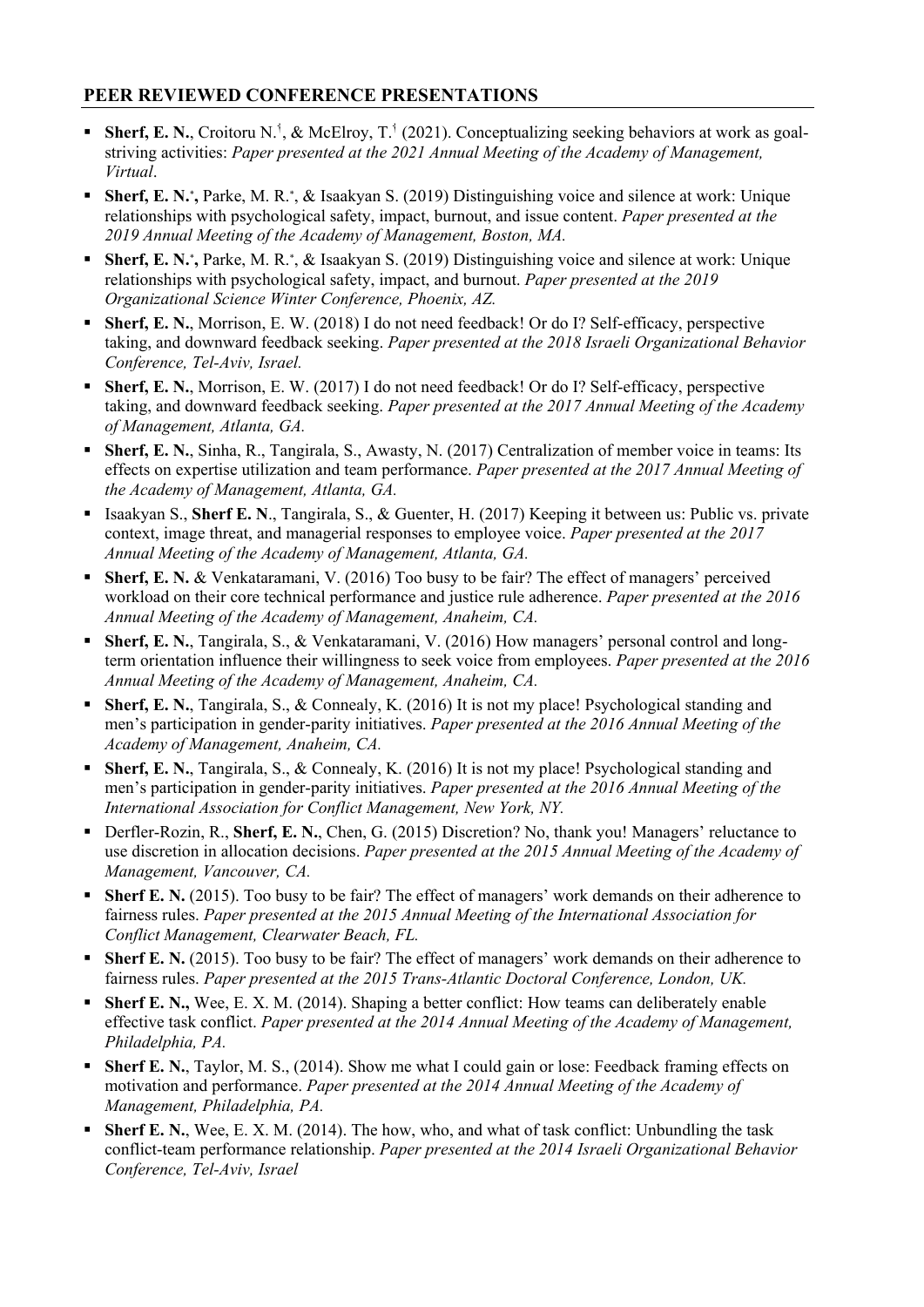- **Sherf, E. N.**, M. Taylor, S., Firth, B. M., Anseel, F. (2013). Why and how after event reviews enable performance improvement. *Paper presented at the 2013 Annual Meeting of the Academy of Management, Orlando, FL.*
- **Sherf E. N.**, Venkataramani V. (2013) How are you related? How social relationships influence outcome fairness and satisfaction. *Paper presented at the 2013 Annual Meeting of the Academy of Management, Orlando, FL.*
- **Sherf, E. N.**, Shapiro D. L. (2013). Should teams "openly discuss" relationship conflict? An accommodation based model for reconciling competing views. *Paper presented at the 2013 Annual Meeting of the Academy of Management, Orlando, FL.*

# **INVITED TALKS**

- April 2022, Temple University
- April 2022, Kenan Institute, University of North Carolina, Chapel Hill
- April 2022, Nanyang Technological University, Singapore
- April 2021, University of Texas Austin
- March 2021, Robert Gordon University
- October 2020, Rice University
- May 2018, Women Leadership Conference, NYC
- October 2017, University of North Carolina, Chapel Hill
- October 2017, Duke University
- October 2017, University of Connecticut
- October 2017, Purdue University
- September 2017, Georgia Institute of Technology
- January 2016, New York University
- January 2016 University of Washington
- January 2016, Technion, Israel Institute of Technology
- October 2015, National University of Singapore
- September 2015, University of Georgia

# **TEACHING EXPERIENCE**

### **University of North Carolina, Chapel Hill,** Kenan-Flagler School of Business

- PhD
	- o Spring 2020: [Special Topics] Beyond Task Performance
	- o Spring 2021: [Special Topics] Organizational Fairness and Justices
	- o Fall 2021: [BUSI-899-041]: Dependent Variables in Organizational Behavior
	- o *PhD Dissertation Committees*
		- 2021-2022: University of North Carolina, Casher Belinda, *Central complaint recipients as change agents: A theory of complaining, learning, and proactive work behavior*
		- 2020-2021: University of North Carolina, Salvatore Affinito, Organizational Behavior, *Am I myself at work? Engagement, identity, and role transitions*
		- 2019-2020: University of North Carolina, Justin Kent, Strategic Management, *To start or no to start? An empirical examination of the decision to start a business*
- MBA
	- <sup>o</sup> *Leading Groups and Teams* (MBA 840b): Spring 2021 (4.8/5 [11 students]), (4.6/5 [17 students]), Spring 2022 (4.65/5 [42 students], Teaching All-Star award).
- Undergraduate
	- o *Thinking Creatively: Cognitive Tools for Individuals and Teams* (BUSI 490-116) Fall 2021 (4.1/5 [26 students])
	- o *Groups and Teams in Organizations* (BUSI 555): Fall 2019 (4.5/5 [19 students]); Spring 2020 (4.7/5 [30 students]; Fall 2020 (4.3/5 [27 students]); Spring 2021 (4.7/5 [30 students]), (4.5/5 [28 students]); Fall 2021 (4.7/5 [29 students]); Spring 2022 (4.7/5 [28 students].
	- o *Leading and Managing in Organizations* (BUSI 405): Spring 2019 (4.4/5 [43 students]), (4.3/5 [43 students]); Fall 2019 (4.4/5 [44 students]), (4.3/5 [41 students])